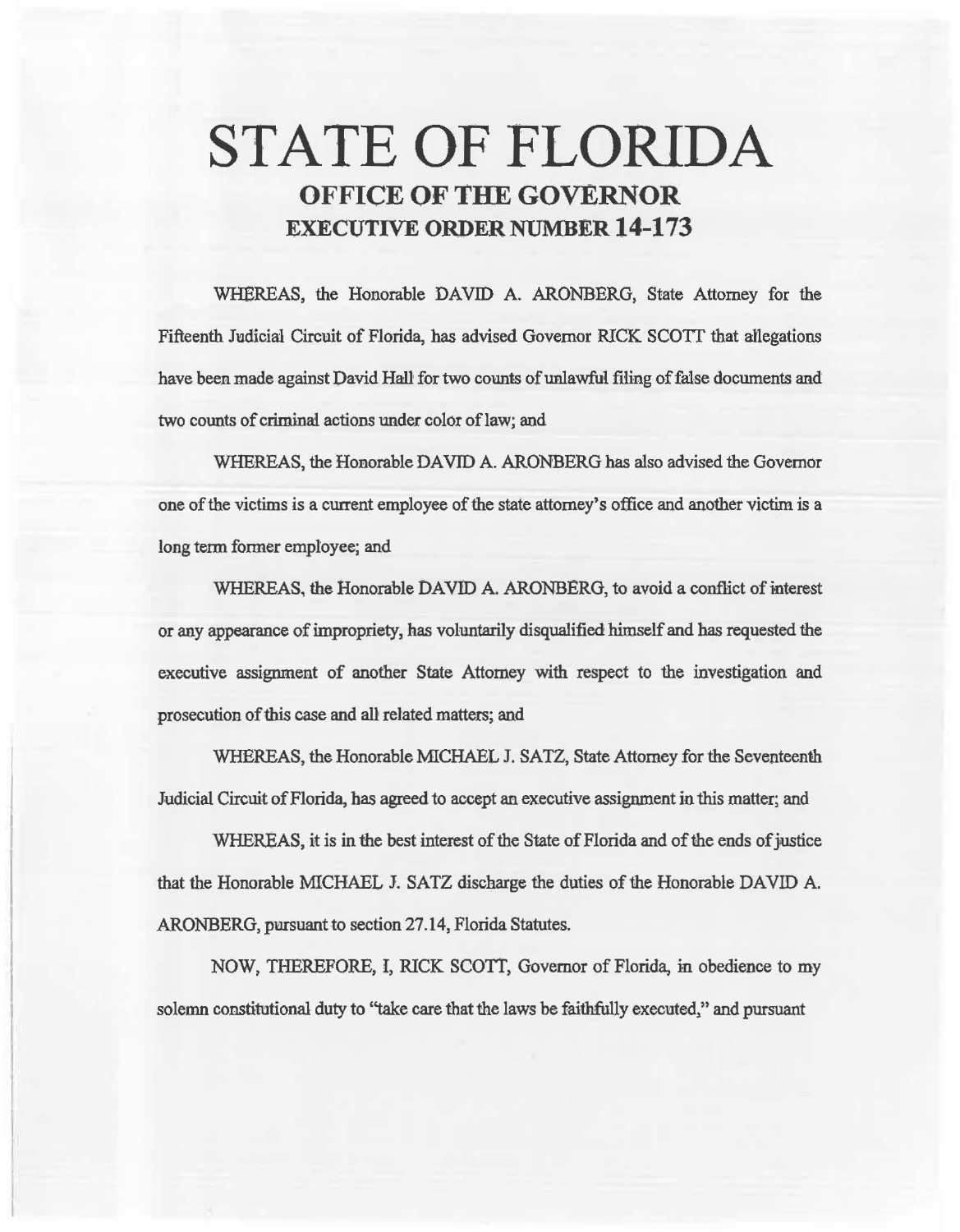to the Constitution and laws of the State of Florida, issue the following Executive Order, effective immediately:

## Section 1.

The Honorable MICHAEL J. SATZ, State Attorney for the Seventeenth Judicial Circuit of Florida, referred to as the "Assigned State Attorney," is assigned to discharge the duties of the Honorable DAVID A. ARONBERG, State Attorney for the Fifteenth Judicial Circuit of Florida, as they relate to the investigation, prosecution and aU matters related to David Hall.

#### Section 2.

The Assigned State Attorney or one or more Assistant State Attorneys and Investigators", who have been designated by the Assigned State Attorney, shalt proceed immediately to the Fifteenth Judicial Circuit of Florida, and are vested with the authority to perform the duties prescribed herein.

### Section 3.

All residents of the Fifteenth Judicial Circuit are requested, and all public officials are directed, to cooperate and render whatever assistance is necessary to the Assigned State Attorney, so that justice may be served.

## Section 4.

The period of this Executive Assignment shall be for one (1) year, to and including May 22, 2015.